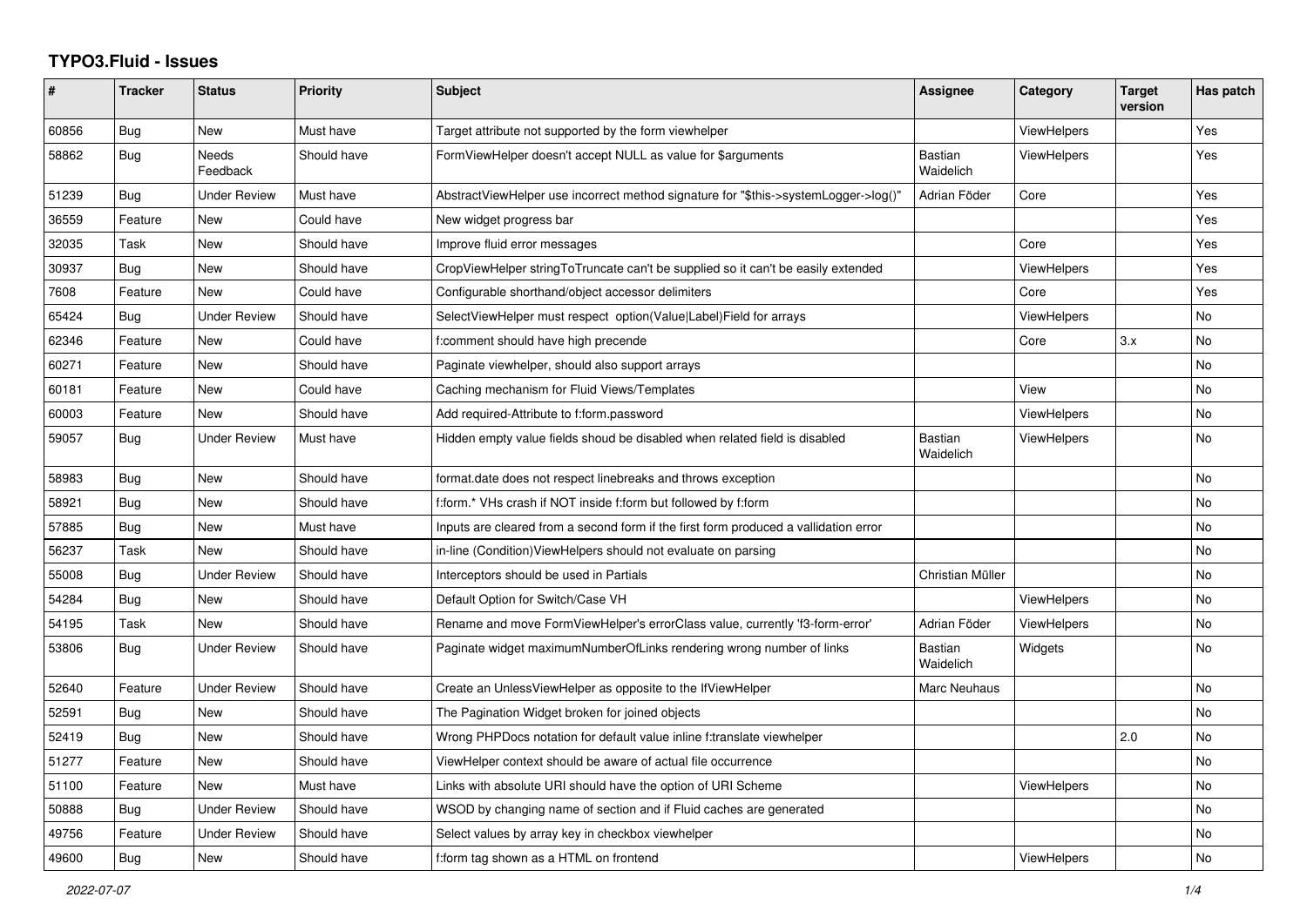| #     | <b>Tracker</b> | <b>Status</b>       | <b>Priority</b> | Subject                                                                                       | <b>Assignee</b>             | Category           | <b>Target</b><br>version | Has patch |
|-------|----------------|---------------------|-----------------|-----------------------------------------------------------------------------------------------|-----------------------------|--------------------|--------------------------|-----------|
| 49038 | Bug            | New                 | Must have       | form.select does not select the first item if prependOptionValue is used                      |                             |                    |                          | <b>No</b> |
| 47669 | Task           | New                 | Should have     | FormViewHelper does not define the default request method                                     |                             |                    |                          | No        |
| 47006 | Bug            | <b>Under Review</b> | Should have     | widget identifier are not unique                                                              |                             |                    |                          | No        |
| 46545 | Feature        | New                 | Should have     | Better support for arrays in options of SelectViewHelper                                      |                             |                    |                          | No        |
| 46289 | <b>Bug</b>     | Needs<br>Feedback   | Should have     | Enable Escaping Interceptor in XML request format                                             |                             | View               | 2.0.1                    | No        |
| 46257 | Feature        | <b>Under Review</b> | Should have     | Add escape sequence support for Fluid                                                         |                             | Core               |                          | No        |
| 46091 | Task           | Needs<br>Feedback   | Should have     | Show source file name and position on exceptions during parsing                               |                             |                    |                          | <b>No</b> |
| 45394 | Task           | New                 | Should have     | Forwardport Unit test for standalone view                                                     |                             | View               |                          | No        |
| 45384 | Bug            | New                 | Must have       | Persisted entity object in widget-configuration cannot be deserialized (after reload)         |                             | Widgets            | 2.0.1                    | No        |
| 45153 | Feature        | <b>New</b>          | Should have     | f:be.menus.actionMenuItem - Detection of the current select option is insufficient            |                             |                    |                          | No        |
| 44234 | Bug            | <b>Under Review</b> | Should have     | selectViewHelper's sorting does not respect locale collation                                  |                             | ViewHelpers        | 2.1                      | No        |
| 43346 | Feature        | <b>Under Review</b> | Should have     | Allow property mapping configuration via template                                             | Karsten<br>Dambekalns       | ViewHelpers        | 2.1                      | <b>No</b> |
| 43072 | Task           | New                 | Should have     | Remove TOKENS for adding templates fallback in Backporter                                     |                             | View               |                          | No        |
| 43071 | Task           | <b>New</b>          | Should have     | Remove TOKENS for adding fallback teplates in B                                               |                             |                    |                          | No        |
| 42743 | Task           | New                 | Should have     | Remove inline style for hidden form fields                                                    |                             |                    |                          | No        |
| 42397 | Feature        | New                 | Should have     | Missing viewhelper for general links                                                          |                             |                    |                          | No        |
| 40998 | Bug            | <b>Under Review</b> | Should have     | Missing parent request namespaces in form field name prefix                                   | Sebastian<br>Kurfuerst      | <b>ViewHelpers</b> | 1.1.1                    | No        |
| 40081 | Feature        | <b>New</b>          | Should have     | Allow assigned variables as keys in arrays                                                    |                             |                    |                          | <b>No</b> |
| 40064 | Bug            | New                 | Must have       | Multiselect is not getting persisted                                                          |                             | ViewHelpers        |                          | No        |
| 39990 | Bug            | New                 | Should have     | Same form twice in one template: hidden fields for empty values are only rendered<br>once     |                             | Core               |                          | No        |
| 39936 | Feature        | <b>New</b>          | Should have     | registerTagAttribute should handle default values                                             |                             | ViewHelpers        |                          | No        |
| 38369 | Bug            | New                 | Must have       | Resource ViewHelpers should not fall back to request package                                  |                             | View               |                          | No        |
| 38130 | Feature        | New                 | Should have     | Checkboxes and multiple select fields should have an assignable default value                 |                             |                    |                          | No        |
| 37619 | Bug            | New                 | Should have     | Fatal Error when using variable in name attribute of Section ViewHelper                       |                             | ViewHelpers        |                          | No        |
| 37095 | Feature        | New                 | Should have     | It should be possible to set a different template on a Fluid TemplateView inside an<br>action | Christopher<br>Hlubek       |                    |                          | No        |
| 36662 | Bug            | Needs<br>Feedback   | Should have     | Checked state isn't always correct when property is collection                                | Kevin Ulrich<br>Moschallski | ViewHelpers        | 1.1.1                    | No        |
| 36655 | Bug            | New                 | Should have     | Pagination Links                                                                              |                             | Widgets            |                          | No        |
| 36410 | Feature        | New                 | Should have     | Allow templates to send arguments back to layout                                              |                             | ViewHelpers        |                          | No        |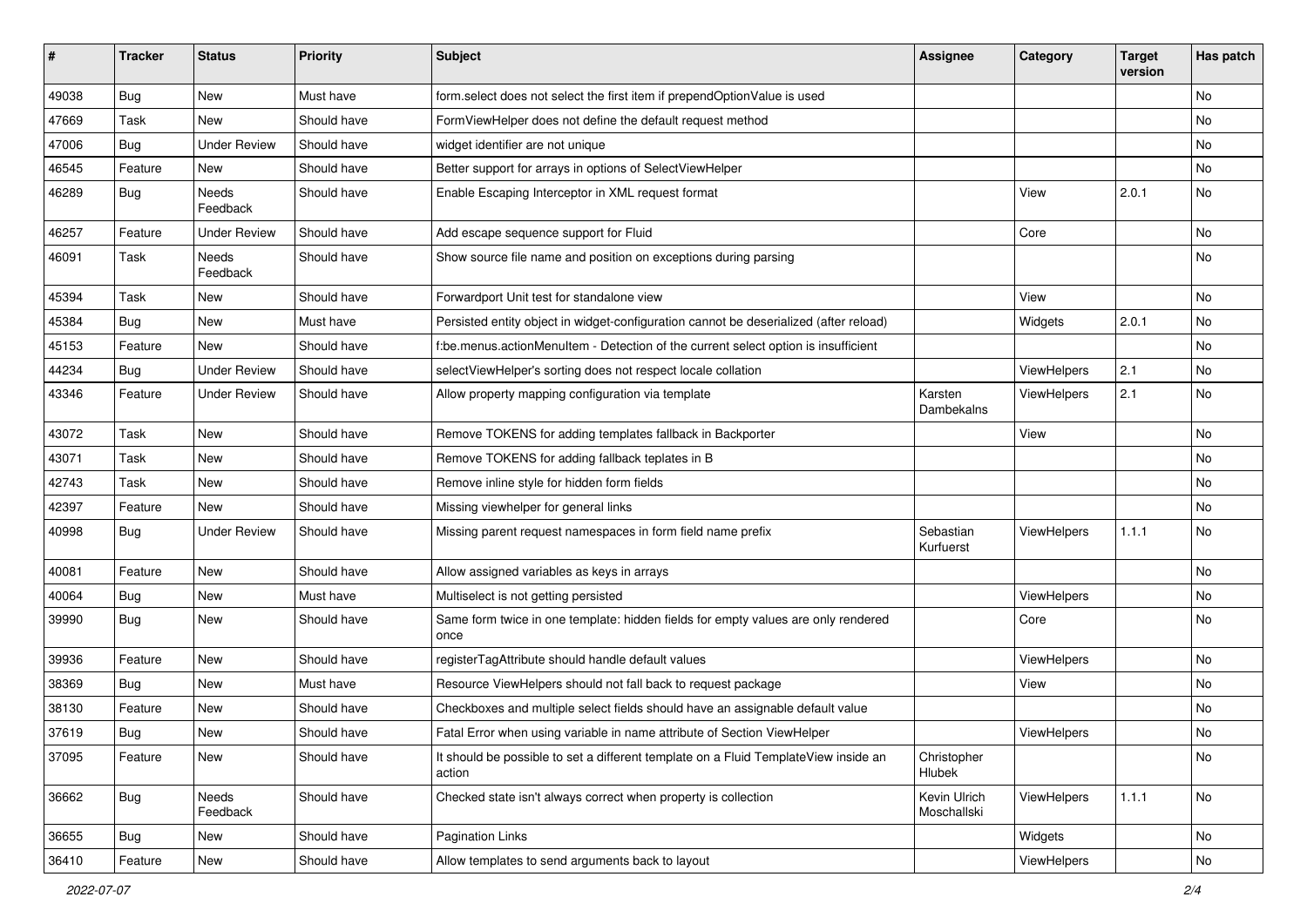| #     | <b>Tracker</b> | <b>Status</b>       | <b>Priority</b>      | <b>Subject</b>                                                                                              | <b>Assignee</b>        | Category    | <b>Target</b><br>version | Has patch |
|-------|----------------|---------------------|----------------------|-------------------------------------------------------------------------------------------------------------|------------------------|-------------|--------------------------|-----------|
| 34682 | Bug            | <b>Under Review</b> | Should have          | Radio Button missing checked on validation error                                                            |                        | ViewHelpers |                          | No        |
| 34309 | Task           | New                 | Could have           | Unknown ViewHelpers cause exception - should be handled more graceful                                       |                        | ViewHelpers |                          | No        |
| 33628 | Bug            | Needs<br>Feedback   | Must have            | Multicheckboxes (multiselect) for Collections don't work                                                    | Christian Müller       | ViewHelpers |                          | No        |
| 33551 | Bug            | New                 | Must have            | View helper values break out of a partial scope                                                             | Sebastian<br>Kurfuerst | Core        |                          | No        |
| 33394 | Feature        | Needs<br>Feedback   | Should have          | Logical expression parser for BooleanNode                                                                   | <b>Tobias Liebig</b>   | Core        |                          | No        |
| 33215 | Feature        | <b>New</b>          | Should have          | RFC: Dynamic values in ObjectAccess paths                                                                   |                        |             |                          | No        |
| 31955 | Feature        | New                 | Should have          | f:uri.widget                                                                                                |                        | Widgets     |                          | No        |
| 30555 | Feature        | New                 | Could have           | Make TagBuilder more extensible                                                                             |                        | Core        |                          | No        |
| 28554 | Bug            | New                 | Should have          | (v4) implement feature flag to disable caching                                                              |                        |             |                          | No        |
| 28553 | Bug            | New                 | Should have          | improve XHProf test setup                                                                                   |                        |             |                          | No        |
| 28552 | Bug            | New                 | Should have          | (v5) write ViewHelper test for compiled run; adjust functional test to do two passes<br>(uncached & cached) |                        |             |                          | No        |
| 28551 | Bug            | Accepted            | Should have          | (v4) backport VHTest                                                                                        | Sebastian<br>Kurfuerst |             |                          | No        |
| 28550 | Bug            | New                 | Should have          | (v4) make widgets cacheable, i.e. not implement childnodeaccess interface                                   |                        |             |                          | No        |
| 28549 | Bug            | New                 | Should have          | make widgets cacheable, i.e. not implement childnodeaccess interface                                        |                        |             |                          | No        |
| 27607 | Bug            | New                 | Must have            | Make Fluid comparisons work when first element is STRING, second is NULL.                                   |                        | Core        |                          | No        |
| 26664 | Task           | New                 | Won't have this time | Clean up Form ViewHelpers                                                                                   |                        | ViewHelpers |                          | No        |
| 26658 | Task           | New                 | Won't have this time | Make Form ViewHelpers consistent                                                                            |                        | ViewHelpers |                          | No        |
| 12863 | Bug            | New                 | Should have          | Attributes of a viewhelper can't contain a '-'                                                              | Sebastian<br>Kurfuerst | Core        |                          | No        |
| 10911 | Task           | New                 | Should have          | Tx_Fluid_ViewHelpers_Form_AbstractFormViewHelper->renderHiddenIdentityField<br>should be more reliable      |                        | ViewHelpers |                          | No        |
| 10472 | Feature        | New                 | Could have           | <b>Fluid Standalone distribution</b>                                                                        |                        | Core        |                          | No        |
| 8989  | Feature        | Needs<br>Feedback   | Could have           | Search path for fluid template files                                                                        |                        | View        |                          | No        |
| 8648  | Bug            | New                 | Should have          | format.crop ViewHelper should support all features of the crop stdWrap function                             |                        | ViewHelpers |                          | No        |
| 8491  | Task           | Needs<br>Feedback   | Should have          | link.action and uri.action differ in absolute argument                                                      | Karsten<br>Dambekalns  | ViewHelpers |                          | No        |
| 5933  | Feature        | Accepted            | Should have          | Optional section rendering                                                                                  | Sebastian<br>Kurfuerst | ViewHelpers |                          | No        |
| 5636  | Task           | <b>Under Review</b> | Must have            | Form_RadioViewHelper and CheckBoxViewHelper miss check for existing object<br>before it is accessed.        |                        |             |                          | No        |